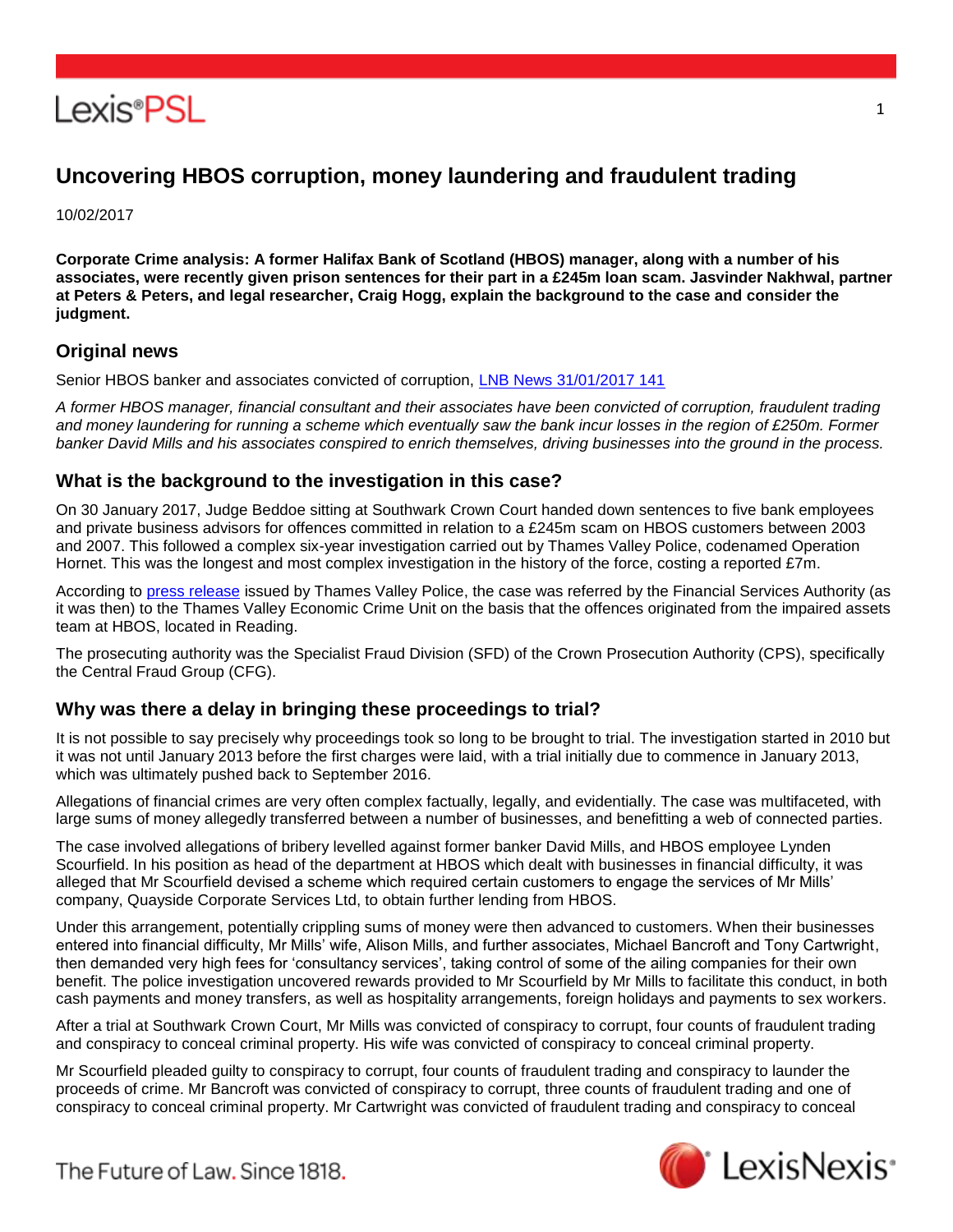

criminal property, while further associate Mark Dobson was found guilty of conspiracy to corrupt and conspiracy to conceal criminal property.

### **What factors did the judge take into account in sentencing?**

At the time of writing, Judge Beddoe's sentencing comments are not a matter of public record. However excerpts are available widely in the press, and it appears that the impact the crimes had on victims was a particularly important aggravating factor.

According to the [CPS press release,](http://http/www.cps.gov.uk/news/latest_news/former_hbos_manager_and_associates_jailed_for_fraud_and_corruption/index.html) the businesses affected by the defendants' actions suffered gravely, which in turn led to job losses, financial hardship, marital breakdowns and serious ill-health in some cases.

Judge Beddoe described Mr Scourfield as an 'utterly corrupt bank manager', whose scheme left hundreds of small business owners 'cheated, defeated and penniless'. The defendants' lavish lifestyles were also subject to close scrutiny, with Judge Beddoe adding in his sentencing remarks to Mr Scourfield, '… you sold your soul, for sex, for luxury trips with and without your wife—for bling and for swag'.

These factors were reflected in a combined figure for sentence of 47 and a-half-years—eleven years and three years for Mr Scourfield, 15 years for Mr Mills, ten years for Mr Bancroft, three-and-a-half years for Mr Cartright, four-and-half-years for Mr Dobson. Ms Mills was sentenced to three-and-a half years.

#### **What strikes you as interesting about the sentences imposed?**

The sentences handed down by Judge Beddoe are certainly lengthy. This is perhaps unsurprising, given that the offences committed carry significant maximum terms of imprisonment.

The offence of conspiracy to corrupt (pursuant to section 1 of the Criminal Law Act 1977 and sections 1–2 of the Bribery Act 2010 (BA 2010), respectively) carries with it a maximum custodial sentence of ten years' imprisonment. The offence of fraudulent trading (contrary to section 458 of the Companies Act 1985 and section 993 of the Companies Act 2006 (CA 2006)) also carries with it a maximum custodial sentence of ten years' imprisonment. A conviction of conspiracy to launder money (contrary to sections 327, 328 and 329 of the Proceeds of Crime Act 2002 (POCA 2002)) carries a maximum term of imprisonment of 14 years. The offence of conspiracy to conceal property (contrary to POCA 2002, s 327), of which Mr and Ms Mills and Mr Bancroft were all separately convicted, carries a maximum custodial sentence of 14 years' imprisonment.

Financial crime often triggers a number of statutory and common law offences, and sentences are handed down for multiple indictments, as indeed occurred in the HBOS case. The length of the sentences imposed in this case appear to be consistent with the general clampdown on financial crime in the banking sector.

# **What learning points do you think corporate crime practitioners can take from this case, in particular in terms of advising clients on historic allegations of corruption?**

These convictions are a strong reminder that historic allegations of corruption, some of which may pre-date the entry into force of BA 2010 (which was 1 July 2011) and the present CA 2006 (which was introduced in stages, with its final provisions commencing on 1 October 2009) are not beyond the reach of investigative and prosecutorial bodies in England and Wales. It is therefore important that corporate crime practitioners remain familiar not only with current statute and common law in the field of financial crime but with those provisions which are either of direct or interpretative retrospective effect. Given the current climate of uncertainty for banks and businesses, and the continually emerging consequences of the 2008 financial crash, this is likely to hold true for the foreseeable future.

*Interviewed by Alex Heshmaty.*